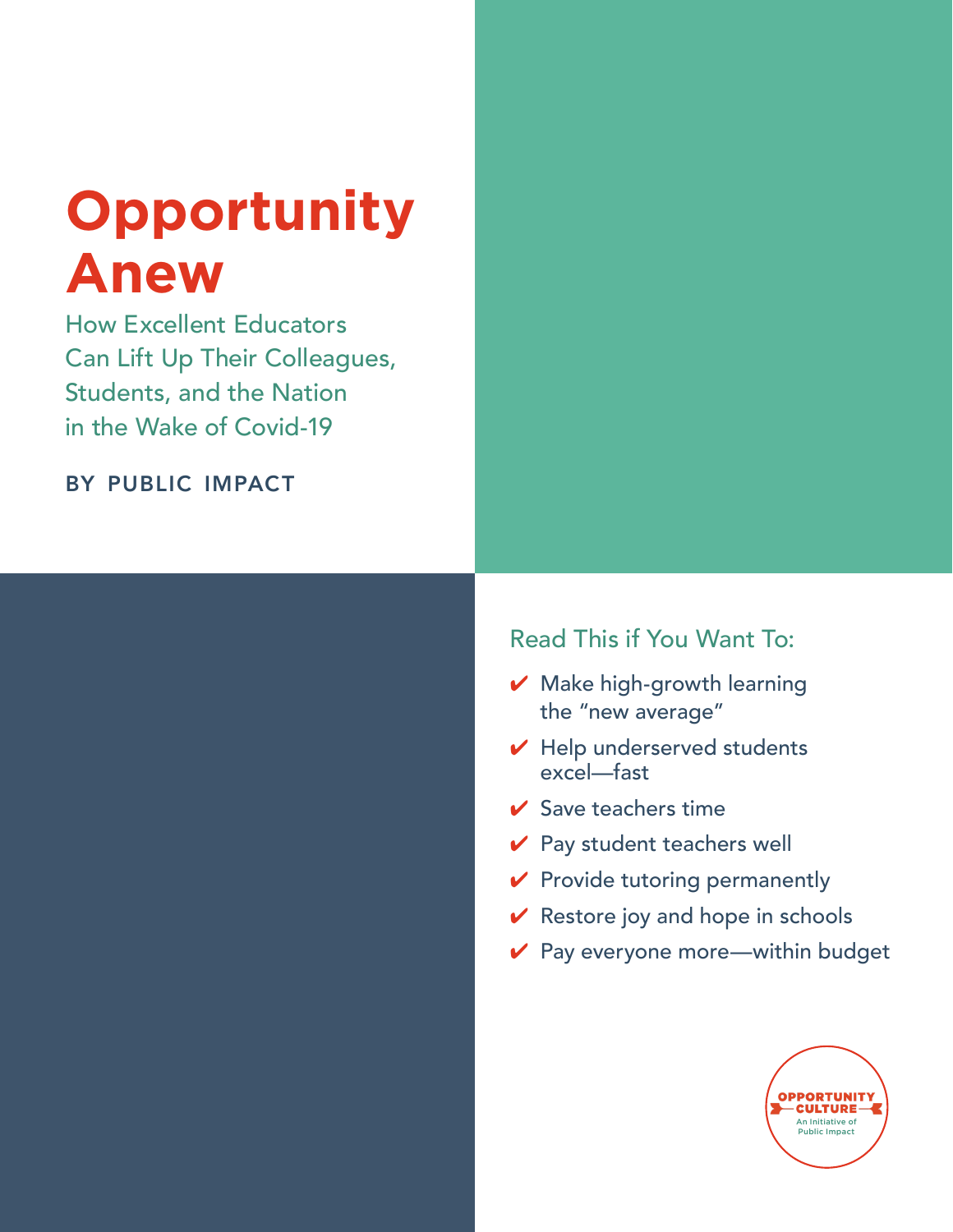# In the wake of Covid-19, the U.S. pre-K–12 education system needs more than a refresh. We need to **think anew.**

Based on the success and popularity of the Opportunity Culture model, in this brief Public Impact recommends the means to bring critical, effective instructional and emotional supports to millions of teachers and their students—for a price tag the country can not only afford, but sustain long-term.

In dozens of districts, with thousands of educators, Opportunity Culture highlights important lessons that show how U.S. education can think anew:

# LESSON 1:

Teachers everywhere can achieve excellence—highgrowth student learning—*with guidance and support.*

Prior well-intended reforms have left millions of students—disproportionately low-income students and students of color—behind their enormous potential long before the pandemic. These students need substantial, long-term support, not temporary programs and tinkering.

Over the past 50 years, demands on educators have risen, yet policymakers and systems have provided little guidance and largely ineffective support for teachers.

But when schools add small, collaborative teaching teams led by excellent teachers, teachers get personal, high-impact guidance and support that surveys show they crave.



## lesson 2:

Other reforms—including curricula and teaching methods—are better when implemented *by these collaborative teams.*

## LESSON 3:

Multi-classroom leader teams with tutoring paraprofessionals offer a way to boost learning while addressing the massive teacher shortage—[nearly 200,000](https://www.epi.org/publication/the-teacher-shortage-is-real-large-and-growing-and-worse-than-we-thought-the-first-report-in-the-perfect-storm-in-the-teacher-labor-market-series/) *[annually](https://www.epi.org/publication/the-teacher-shortage-is-real-large-and-growing-and-worse-than-we-thought-the-first-report-in-the-perfect-storm-in-the-teacher-labor-market-series/)*<sup>1</sup> by 2025—severely intensifying current shortages in hard-to-staff schools.

## lesson 4:

Race matters—some changes *also* boost students' access to teachers of color, and that improves student learning and later success.

# Learn more on the following pages:

- The positive results of multi-classroom leader teams
- How complementary efforts can magnify these teams' impact
- How federal policy can bring these benefits to U.S. schools in financially sustainable ways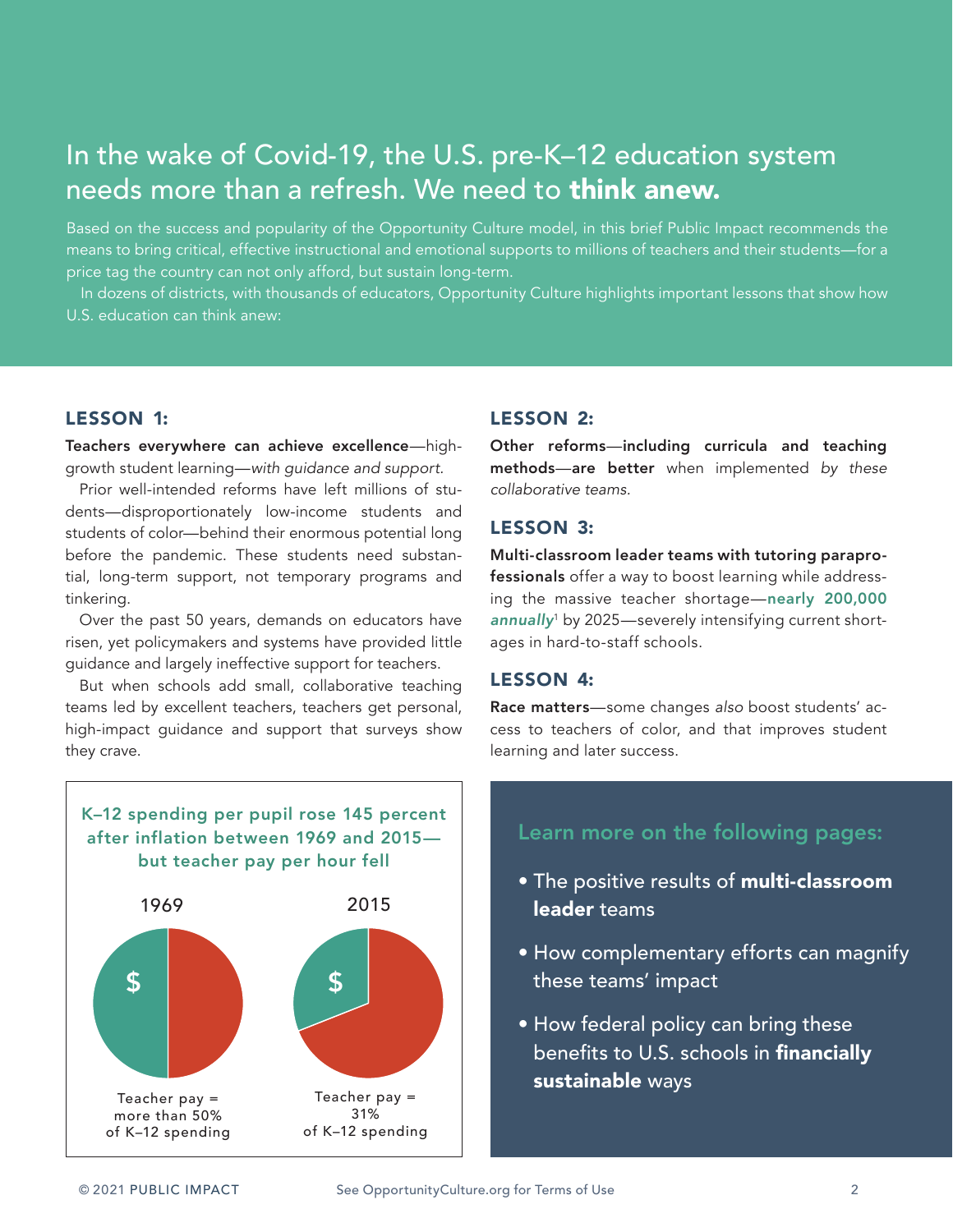

A multi-classroom leader (MCL) is a teacher with a track record of high-growth student learning who leads lesson planning, data analysis, instructional changes, and coaching for a small, collaborative team. The MCL continues to teach some portion of the time. Accountable for team results, MCLs earn a supplement that averages more than 20% of base pay. Multi-school leaders (MSLs) are in a similarly constructed role for a few schools.

Team Teachers teach on a team led by an MCL. Some serve as Team *Reach* Teachers, reaching more students alone or as a team, and earning more. *Master* Team Reach Teachers, who have a record of high-growth learning, reach significantly more students and/or coach other teacher(s) on the team, for additional pay.

Reach Associates are advanced paraprofessionals who support MCL teams and tutor students in small groups. MCLs give heavy guidance on lessons, student groups, and classroom management. Residents in modified reach associate roles also tutor, and they learn the full teaching role while earning pay and benefits.

Research indicates a large, positive impact on student learning and strong teacher satisfaction from Multi-Classroom Leadership. (See Figures 2 and 3.)

Just as important, multi-classroom leaders already play a critical filtering and focusing role: They lead small teams of teachers—an average of six—and paraprofessionals in using ever-changing approaches to curricula, instruction, technology, and more to ensure high-growth learning for all the students served by each team. (See Figure 1.)

In Opportunity Culture, school teams—which include teachers—have the power to reallocate existing dollars, addressing immediate needs and making new roles and extra pay sustainable over time. See also the Opportunity Culture Principles on page 4.

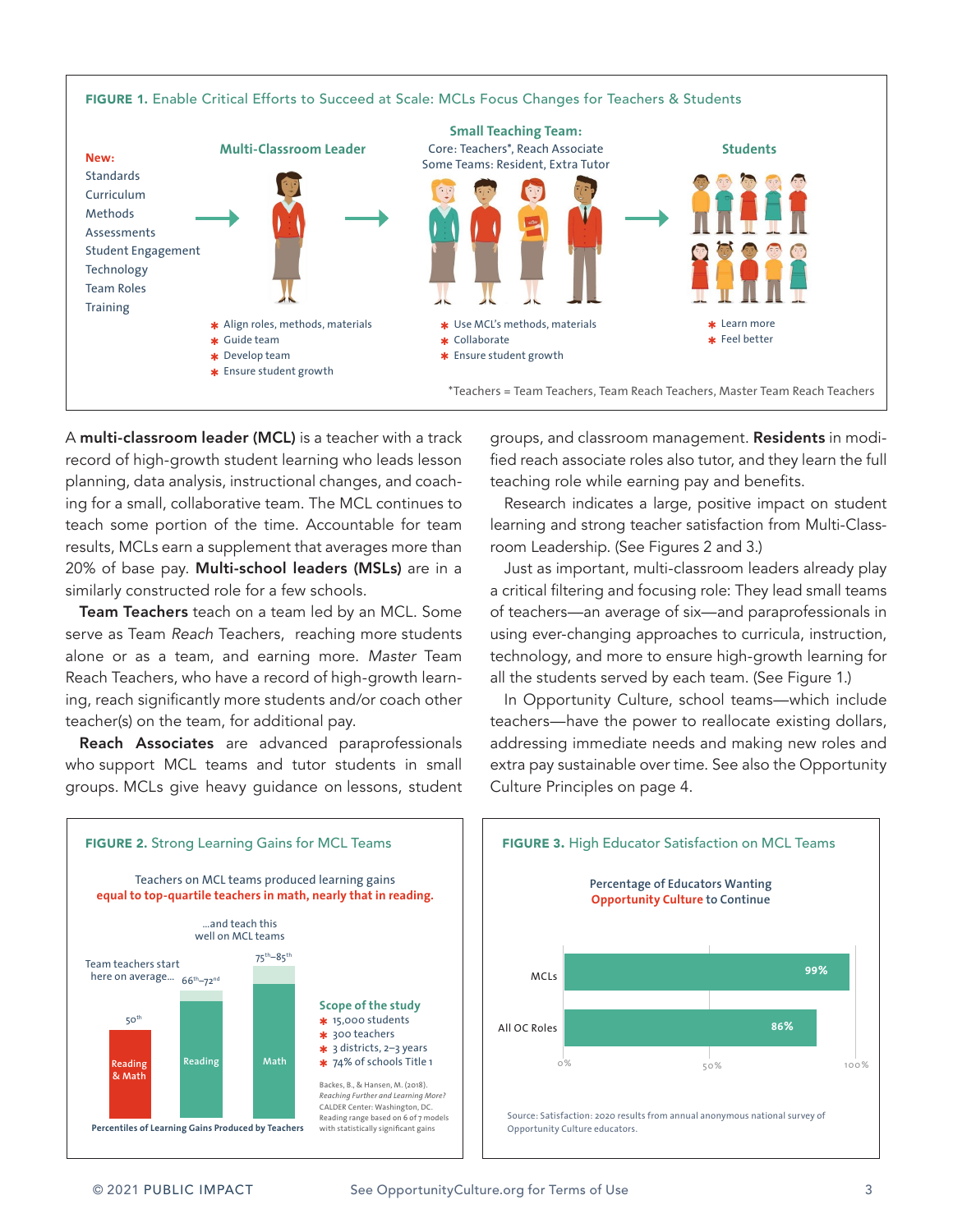# Federal Policy Recommendations

Our schools and students need many changes, including universal technology access. Though other improvements are certainly warranted, our recommendations focus on a package of high-impact changes for public pre-K–12 education. This package would help all students—but focus on those most in need—and be sustainable for the long term. These recommendations collectively put more power, more time, and more pay into the hands of the people who have always gotten the job done: classroom teachers, with guidance from outstanding team leaders and support from paraprofessionals, as in other professions.

# #1: Scale Up Multi-Classroom & Multi-School Leadership

Recommendation: Use existing and new federal funding to scale paid multi-classroom and multi-school leader teams that include teaching and paraprofessional roles.

#### Potential benefits:

- Increase student learning growth to today's 75th percentile, on average, within regular budgets for sustainability
- Increase schoolwide high growth by more than 50%
- Provide weekly or daily teacher collaboration
- Allow MCLs to reach six times more students than regular classroom teachers, increasing access to teachers of color who become MCLs

Because Multi-Classroom Leadership is essential to the learning results, political viability, and financial sustainability of other improvements at scale, policies to scale up the number of MCLs are crucial.

## Policies to reach scale should include:

#### *Mobilizing existing funding streams:*

 $\vee$  Make transitioning to teacher and principal teams with sustainably paid multi-classroom leaders a priority use of funds in existing competitive grants for educator support (Teacher and School Leader Incentive Fund, Supporting Effective Educator Development Program), formula grants (Title I and Title II), and Covid-recovery packages.

- $\vee$  Clarify that permanent federal funding streams, especially Title I, may be used for MCL pay, supportive roles, and the costs of transition.
- ✔ Prioritize including Multi-School Leadership, to stabilize multi-classroom leader roles when principal turnover occurs.

#### *Creating a new funding stream:*

Through a new, competitive opportunity, fund technical assistance for districts and schools to scale *sustainably paid* multi-classroom and multi-school teams.

In competitions, favor applicants that plan to reach all schools within three to 10 years—depending on district size—with teaching teams that:

- $\vee$  are led by teachers with prior high-growth student learning;
- $\triangleright$  include paraprofessional tutors and residents;
- $\vee$  are sustainably funded within regular budgets; and
- $\triangleright$  prioritize reach and recruitment of teachers of color.

Limiting funding to the costs of transitioning to team models will prevent temporary roles and maximize the number of districts, teachers, and students who benefit from federal funds.

### opportunity culture principles

*Teams of teachers and school leaders must tailor roles, budgets, and school operations to:*

- 1. Reach more students with excellent teachers and their teams
- 2. Pay teachers more for extending their reach
- 3. Fund pay within regular budgets
- 4. Provide protected in-school time and clarity about how to use it for planning, collaboration, and development.
- 5. Match authority and accountability to each person's responsibilities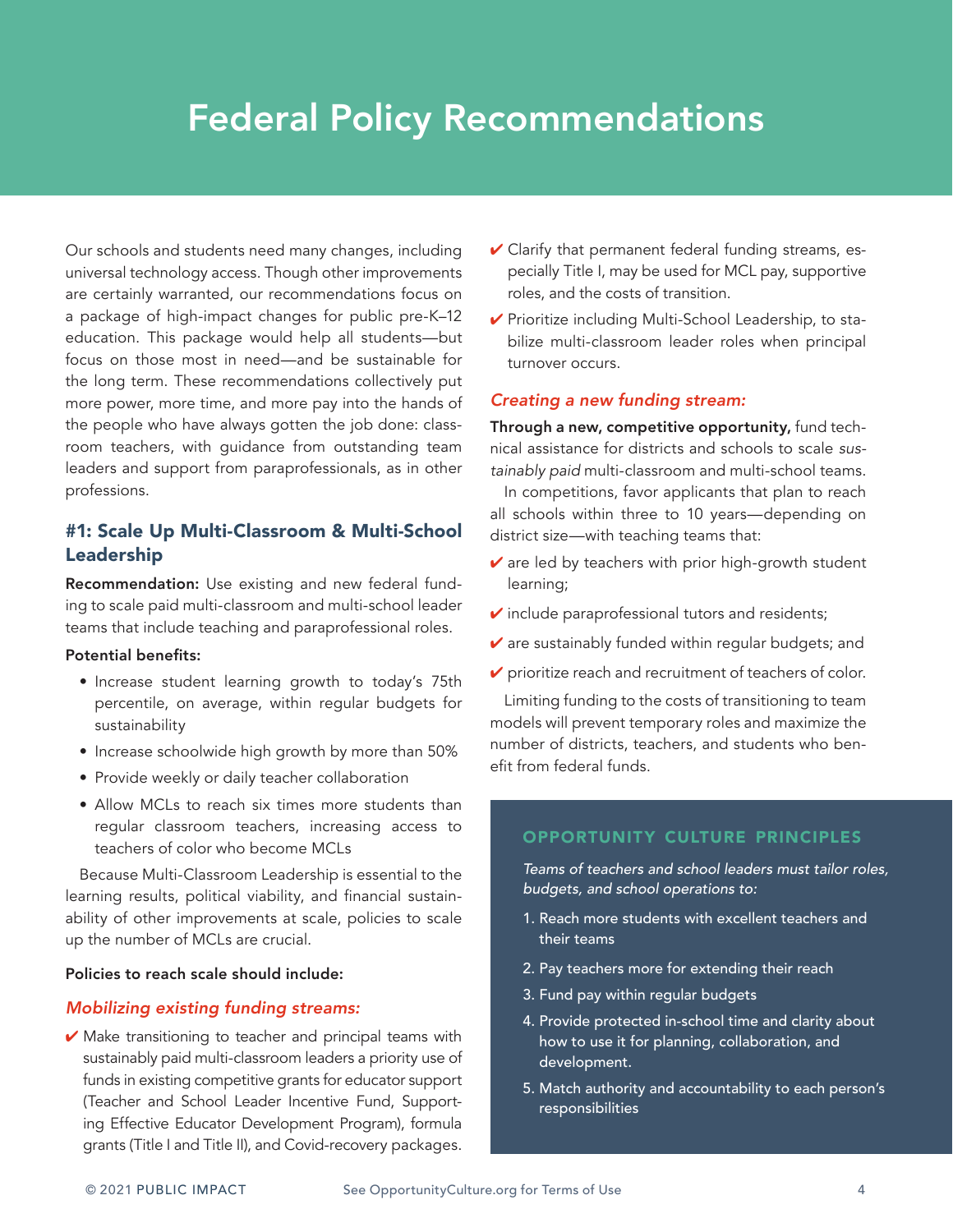# #2: Pay Teacher Residents, within Regular **Budgets**

Recommendation: Fund residency design support (for districts and degree programs) and incentives for educator preparation programs to create paid pathways to teaching through paraprofessional roles and other tutoring positions that are on multi-classroom leader teams. Principal residents, likewise, can learn on the job from multi-school leaders while earning full pay and performing critical services for schools.

#### Potential benefits:

- Aspiring educators get better development
- Residents receive pay and benefits as MCL team members, within schools' budgets
- Financial barriers are reduced, helping to diversify teacher pipeline racially and socioeconomically

# #3: Infuse Schools with Tutoring, Permanently

Recommendation: Fund infusion of tutors to help students catch up from the effects of Covid-19 and prior longstanding barriers. Place more tutors in schools with a higher percentage of economically disadvantaged students. In addition to funding tutors employed by schools, fund community organizations that provide tutoring, inperson and online. Make some school-based tutoring roles permanent by scaling up multi-classroom leader teams that have paraprofessional roles and residents who provide tutoring.

#### Potential benefits:

- Students get more help from paraprofessional tutors, who get [big learning results](https://robertslavinsblog.wordpress.com/2018/04/05/new-findings-on-tutoring-four-shockers/), according to [research](https://www.nber.org/papers/w27476)<sup>2</sup>
- Infusion increases the hours of tutoring for students, including those already receiving some small-group tutoring on multi-classroom leader (MCL) teams
- As MCL roles spread, more tutors receive direction and guidance from MCLs, better targeting their assistance to boost learning
- The cost for continued tutoring on MCL teams fits into their budgets long-term (see Figure 4)

# #4: Surround Students with Mental Health Support

Recommendation: In addition to encouraging universal social-emotional instruction, temporarily fund extra counselors—both certified and paraprofessional inter-

#### FIGURE 4. Long-term, High-Growth Student Learning at Scale: Dual Tutoring & Multi-Classroom Leadership Rollout



ventionists/mentors—to support individual students during pandemic recovery. Provide guidance to certified, school-based counselors with master's degrees to help them triage referrals from teachers and MCL teams and coordinate others who can provide extra empathetic listening and emotional support for students—temporary school-based tutors, [student success coaches](http://new.every1graduates.org/wp-content/uploads/2021/03/CorpsforStudentSuccessFramework_FINAL.pdf)<sup>3</sup>, and community organization staff.

#### Potential benefits:

- Research shows school-based mental health services [improve GPAs](https://pubmed.ncbi.nlm.nih.gov/28766317/) and are much [needed](https://namica.org/blog/impact-on-the-mental-health-of-students-during-covid-19/)<sup>4</sup>
- Schools build on universal social-emotional teaching to serve individuals' specific needs, too
- Leveraging certified counselors gives students far more personal contact, listening, and connection

# #5: Support Development of a High-Quality Lesson Bank

Recommendation: To meet diverse state needs, organize a national bank of lessons that are:

- $\vee$  high-standards and rigor-aligned,
- $\blacktriangleright$  differentiation-ready,
- $\checkmark$  culturally relevant, and
- $\vee$  research-backed and edit-ready.

Materials can include free and for-fee options. A wellorganized resource will help MCLs and other educators avoid "from scratch" approaches, saving teachers sub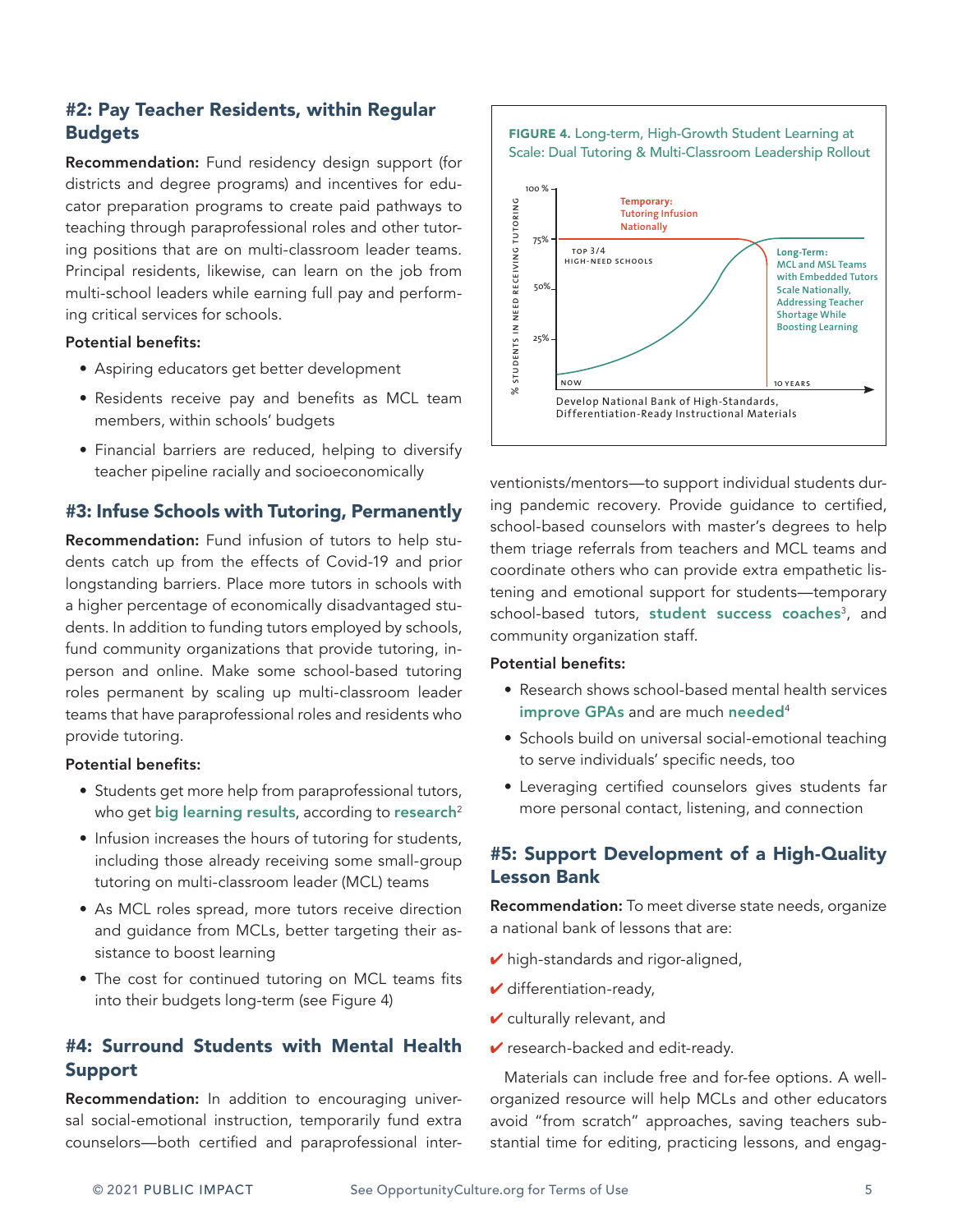ing students. As Multi-Classroom Leadership spreads, teams will have even more time to customize instruction to help all students make learning growth. A resource that includes lesson content aligned with available jobs will help with economic recovery and stability.

#### Potential benefits:

- High-quality materials will [increase learning](https://jscholarship.library.jhu.edu/bitstream/handle/1774.2/62999/sw-curriculum-research-report-fnl.pdf?sequence=1&isAllowed=y)<sup>5</sup>
- Teachers, who work on average 50 to 55 hours weekly, will save millions of collective hours annually
- Schools can provide curriculum that prepares students for jobs available in the economy

# #6: Prioritize Higher Base Pay

Recommendation: Commit to spending 50% of new federal funds to raise base pay of classroom teachers. Establish a goal to restore the historic proportion of spending devoted to this purpose (Figure 5). Encourage states to do the same over time.

#### Potential benefits:

- Shifting average base pay to \$100,000 or more is possible *within budget* by restoring spending on classroom teacher pay to its historic proportion of overall spending (see Figure 5)
- As Multi-Classroom Leadership scales up, far more teachers will have a multi-classroom leader to help them achieve **[high-growth](https://www.brookings.edu/blog/brown-center-chalkboard/2018/01/25/new-teaching-model-yields-learning-improvement-for-students-in-math/)**6 learning, giving higher pay broad political appeal and lessening teacher shortages



- If still at that level, teachers would earn nearly \$140,000 on average today.
- But, by 2015, that percentage had dropped to just 31%.
- Use federal leadership—and proven high-growth learning by teachers with a multi-classroom leader—to begin restoring focus on classroom teachers: \$100,000 average pay.

Source: Analysis originally appeared in Hassel, E. A., & Hassel, B. C. (2013). *An Opportunity Culture for all: Making teaching a highly paid, high-impact profession.* Chapel Hill, NC: Public Impact. Updated figures from Hassel, B. C., and Hassel, E. A. (2020). *Rethinking school staffing*, in *Getting the most bang for the education buck.* Teachers College Press.

As teachers push through their exhaustion to the end of this school year, they will confront the calls for post-pandemic change, and many will eye such calls warily.

Educators and students need proven solutions that can bring them hope, joy, and educational success. Our recommendations, with the combination of instructional, social-emotional, and financial support, provide that.

The *way* is clear; we call on our leaders to provide the *will* to bring opportunity anew to our country's schools.